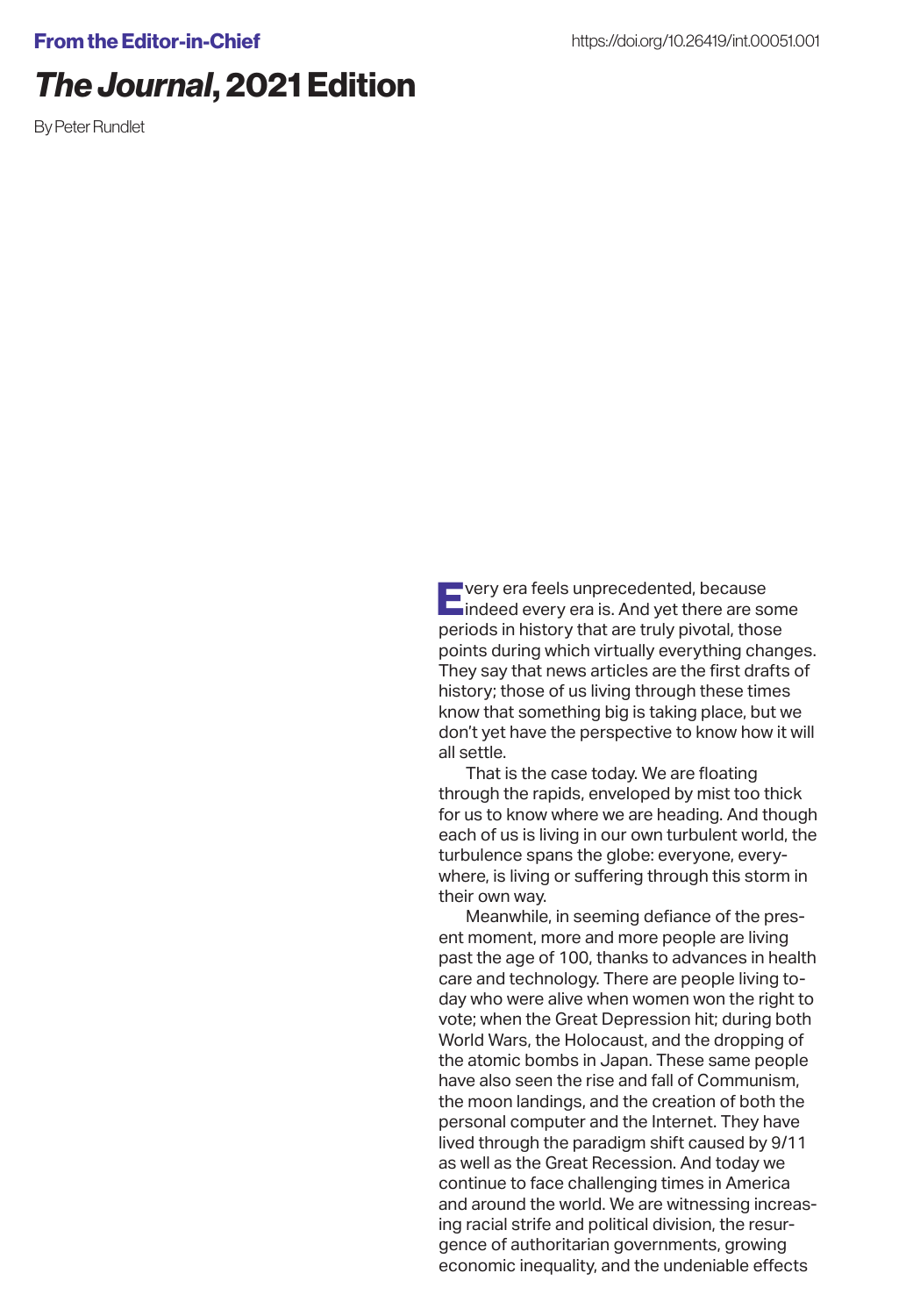## The focus of our work at AARP this past year — and indeed in this 14th edition of *The Journal* — was on how to maximize the opportunity that healthy longevity affords us.

of climate change. On top of all of that we have the seemingly unending COVID-19 pandemic.

The pandemic has been an almost unmitigated disaster. At the time of this writing, the United States had surpassed 800,000 deaths — and more than 5.3 million people have died of COVID globally. At both home and abroad the statistics are the same: approximately 75 percent of the people who have died were ages 65 years and older. And so, it seems, the pandemic does discriminate. Moreover, in the United States, the impact of Covid was devastatingly worse for Black people, indigenous communities, and other people of color.

But despite all of the tragedy, our collective resilience demonstrated that we could shift nearly everything in our lives to fight the virus and reduce harm. Seemingly overnight, we reordered our lives. Much of the workforce went home and did their jobs from there, all while caring for family members and teaching kids, often at the same time. And those essential workers who had to endanger themselves to do their jobs were recognized as everyday heroes. The world's scientists acted with remarkable speed to invent vaccines and create cures, and — though there was room for improvement — countries collaborated to share information, resources, and vaccines to stem the reach of the coronavirus.

In so many ways, the pandemic has been an exercise in empathy for us all. It's as if we've witnessed a collective epiphany, seemingly self-evident yet strikingly illusive: workers are human beings, with home lives and a multitude of responsibilities. As home became our workplaces, employers and colleagues became more flexible and adaptive, finally accommodating the reality that so many of us have others to care for, especially during COVID. And we proved we could do it. The economy of the United States in particular has rebounded, even surpassing where it was before the pandemic by the second quarter of 2021. Today, unemployment is down and employers are actively searching for workers. We succeeded with an adaptive work environment.

So, we will recover — perhaps with a new perspective and a renewed recognition of what is important: our health, our loved ones, our community, our time. And though COVID has dented our progress on life expectancy, collectively we are living longer, healthier lives (though it is critical to recognize that there are huge disparities in who is living longer; we are not aging equally).

Consequently, the focus of our work at AARP this past year — and indeed in this 14th edition of *The Journal* — was on how to maximize the opportunity that healthy longevity affords us. At the end of last year, the UN General Assembly formally designated 2021-2030 as the Decade of Healthy Ageing, inviting stakeholders across the world to identify and amplify promising practices and policies that improve the lives of older people, their families, and their communities. In particular, the Decade focuses on four interconnected action areas: (1) promoting age-friendly environments; (2) combatting ageism and age discrimination; (3) delivering person-centered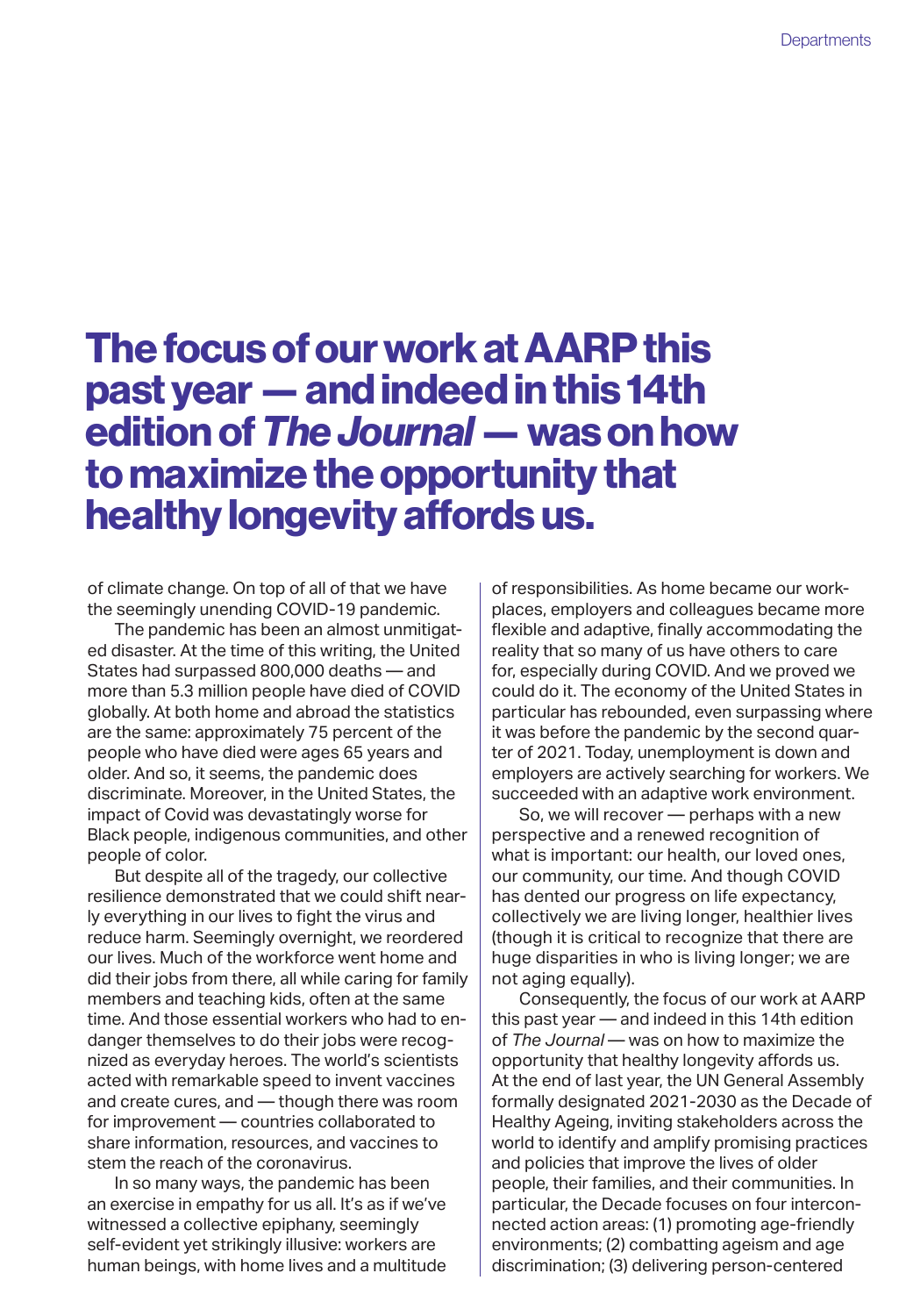## We continue to be inspired by the novel thinkers, the builders, and the dreamers who are working to create a better world for older people everywhere.

integrated care to older persons; and (4) improving access to long-term care.

Our readers will see that we dedicated a significant portion of this edition to sharing the insights of thoughtful experts on each of these areas. Jo Ann Jenkins, CEO of AARP, frames the issues and the critical work being done by AARP globally in her opening essay. And Dr. Tedros Adhanom Ghebreyesus, Director-General of the World Health Organization, builds on this by making the case for the Decade of Healthy Ageing. The subsections include thought-provoking articles from Kim McCoy Wade, Director of California's Department on Aging; Ken Roth, Executive Director of Human Rights Watch; Martha Boudreau, Chief Communications Officer at AARP; Terry Fulmer, President of the John A. Hartford Foundation; and several leading professors and policymakers from around the world, among others.

For the past several years, *The Journal* has included a deep exploration into the innovations of individual countries that have been particularly forward-looking with respect to their aging populations. The most recent issues have featured Japan, the Netherlands, and Singapore, all developed with the invaluable ingredient of visits to the featured countries that provided the opportunity to learn, engage, and build relationships. To be sure, these fact-finding trips have created extraordinarily rich exchanges between AARP and our foreign partners.

This year, however, like the rest of the world, we were forced to stay home. Yet within the newly established boundary lines we took inspiration to do something different. We decided to focus on developments in a region perhaps not as frequently discussed in the aging-issue context because it is not among the oldest — yet it is one that is among the fastest aging regions in the world: Latin America and the Caribbean (LAC). Though the aging of populations in Asia and Europe has been more widely recognized and studied, birth rates across Latin America have been consistently declining since the 1960s, and in 2015, the average number of births across the region fell below the replacement rate of 2.1 children per mother for the first time. The Pan American Health Organization (PAHO) projects that the number of adults over age 65 in the region will outnumber the number of children under 15 by 2050.

This edition describes some of the key dynamics for the aging populations in five LAC countries — Brazil, Chile, Costa Rica, Colombia, and Mexico — and includes key demographic data for seven more: Argentina, Barbados, Cuba, Dominican Republic, Jamaica, Peru, and Uruguay. We are pleased to share articles from thought leaders such as Cecilia Morel Montes, the First Lady of Chile; Dr. Julio Frenk, current President of the University of Miami and former Minister of Health in Mexico; as well as several experts from the Inter-American Development Bank, and others. We are excited about what we have found in the region — and, in fact, we expect to delve even more deeply into its issues and solutions as we go forward.